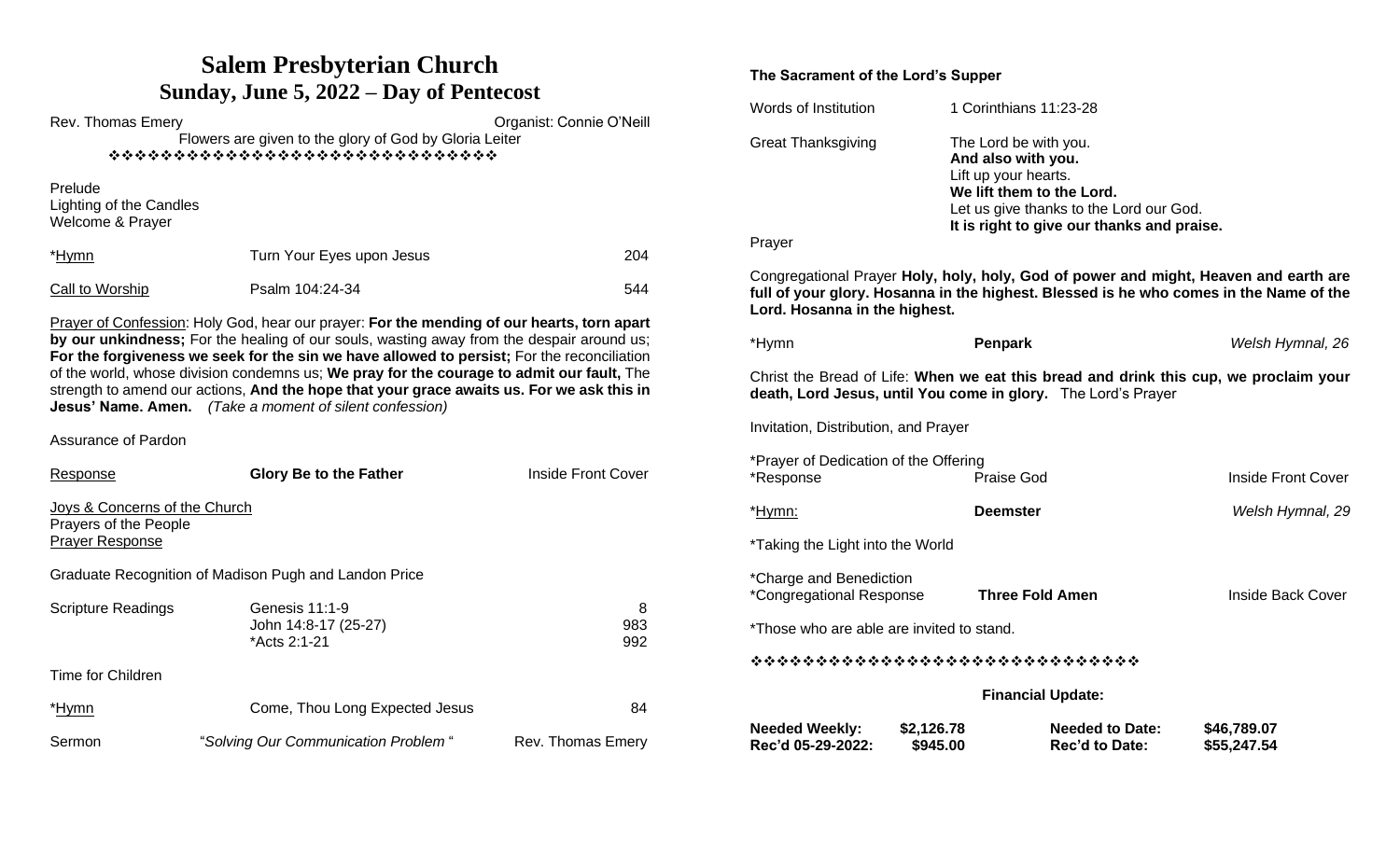| Sunday:   | 06-05-22 Day of Pentecost                               |  |
|-----------|---------------------------------------------------------|--|
| 9:30 AM   | Worship with Pastor Tom Emery                           |  |
|           | Graduate recognition of Madison Pugh and Landon         |  |
|           | Price                                                   |  |
|           | Communion                                               |  |
|           | <b>Pentecost Offering</b>                               |  |
|           | (Nursery with Tyler & Morgan McConnell)                 |  |
| Tuesday:  | 06-07-22                                                |  |
| 7:30 AM   | Men's Bible Study in the Cafeteria at Van Wert Hospital |  |
| Thursday: | $06 - 09 - 22$                                          |  |
| Noon      | Van Wert County Prayer meeting at the Trinity United    |  |
|           | Methodist Church in Van Wert.                           |  |
|           |                                                         |  |
| Sunday:   | 06-12-22 Trinity Sunday                                 |  |
| 9:30 AM   | Worship with guest speaker John Zerbe                   |  |
|           | (Nursery with Bob & Kathy McCollow)                     |  |
| 5:00 PM   | Trustee Meeting                                         |  |
|           |                                                         |  |
|           | <b>Announcements:</b>                                   |  |

Next Sunday, Pastor Tom will be in Virginia for his niece's wedding. John Zerbe will be leading worship.

The Ice cream social is scheduled for Friday, June 17th, 4:30-7:00. Please see the volunteer and food sheets at the table at the entrance or see Kathy McCollow.

Please take photos and contribute recipes, thoughts, and ideas for the June newsletter. Submit them to [secretary@salemchurch.cc.](mailto:secretary@salemchurch.cc)

#### **Upcoming Birthdays**

6<sup>th</sup> Cassy Yeboah Mantey 8<sup>th</sup> Tammy Lloyd (Wells) 10<sup>th</sup> Dillon Ellerbrock 11th Doris Evans 13th Kevin Price 14th Sandra Caffro

**Upcoming Anniversaries** 14<sup>th</sup> Jeff & Kim Coil 17<sup>th</sup> Bill & Elgarda McGee 22<sup>nd</sup> Todd & Jayne Morris

*Salem Presbyterian Church* 

*P.O. Box 678, Venedocia, OH 45894 June 5, 2022*

*[www.SalemChurch.cc](http://www.salemchurch.cc/) | 419-667-4142 Contact Secretary: 419-303-2032 (call/text) [secretary@salemchurch.cc](mailto:secretary@salemchurch.cc)*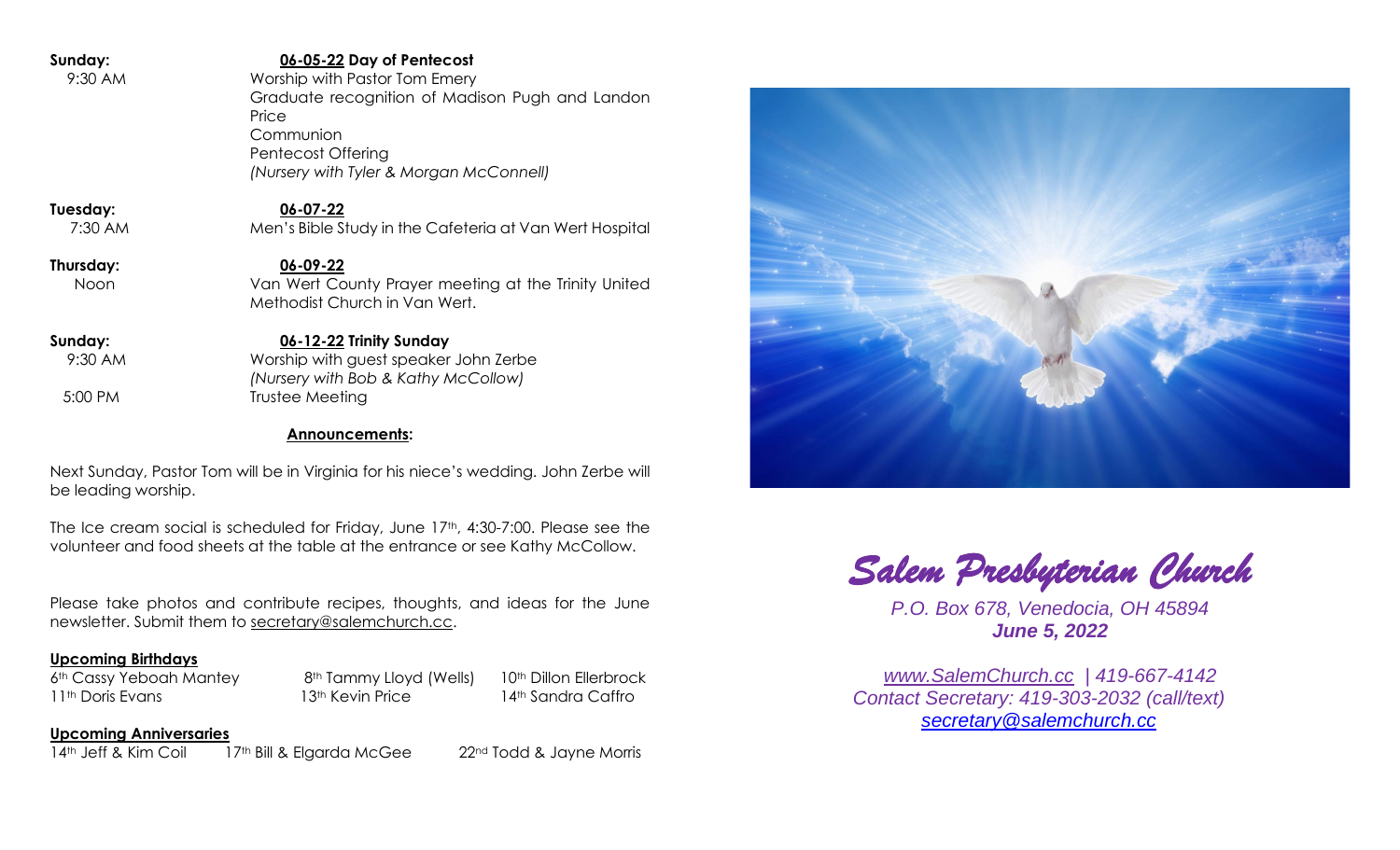| <b>Prayer Concerns:</b>                            | <b>Condolences:</b>     |
|----------------------------------------------------|-------------------------|
| Kenzie Bay                                         | to the family of Claren |
| Kathy Comer                                        |                         |
| Jim Davis (cancer)                                 |                         |
| Stephanie Dillon (lymphoma) LaDonna's stepdaughter |                         |
| Andrew Emery (blood clots)                         |                         |
| Pastor Tom Emery (broken foot healing)             |                         |
| Marjorie Eutsler                                   |                         |
| Deb Fair (cancer)                                  |                         |
| Nikki Ford (surgery & funds for surgery)           |                         |
| Shana Fryer                                        |                         |
| Stephanie Gamble (eye issues)                      |                         |
| <b>Brett Hammons</b>                               |                         |
| Jane Harter                                        |                         |
| Jerry Holscher                                     |                         |
| Dale Kiesza (leg operation)                        |                         |
| Ann King (cancer)                                  |                         |
| Claudia LeValley (cancer)                          |                         |
| LuAnn (family issues)                              |                         |
| John & Mary Ellen Lloyd                            |                         |
| Carol Matthews (Lou Gehrig's disease)              |                         |
| Anne Morris                                        |                         |
| David Morris (Zeb)                                 |                         |
| Steve Peters (surgery & recovery)                  |                         |
| Paul & Doris Price                                 |                         |
| Marjorie Rhodes                                    |                         |
| Derek Sellers (Duchenne Muscular Dystrophy)        |                         |
| Stacy Smith (Covid)                                |                         |
| The area Nursing Homes and their residents         |                         |

### **Serving Our Country**

Gyer Blackmore (U.S. Army) Dillon Ellerbrock (U.S. Marine Corps) Butch Eutsler (U.S. Army) Phoebe Eutsler (U.S. Army) Micah Linger (U.S. Marine Corps) Cory McCollow (U.S. Coast Guard)

family of Clarence Ringwald

Kenzie Bay to the family of Clarence Ringwald Kathy Comer Jim Davis (cancer) Stephanie Dillon (lymphoma) LaDonna's stepdaughter Andrew Emery (blood clots) Pastor Tom Emery (broken foot healing) Marjorie Eutsler Deb Fair (cancer) Nikki Ford (surgery & funds for surgery) Shana Fryer Stephanie Gamble (eye issues) Brett Hammons Jane Harter Jerry Holscher Dale Kiesza (leg operation) Ann King (cancer) Claudia LeValley (cancer) LuAnn (family issues) John & Mary Ellen Lloyd Carol Matthews (Lou Gehrig's disease) Anne Morris David Morris (Zeb) Steve Peters (surgery & recovery) Paul & Doris Price Marjorie Rhodes Derek Sellers (Duchenne Muscular Dystrophy) Stacy Smith (Covid) The area Nursing Homes and their residents

# **Serving Our Country**

Gyer Blackmore (U.S. Army) Dillon Ellerbrock (U.S. Marine Corps) Butch Eutsler (U.S. Army) Phoebe Eutsler (U.S. Army) Micah Linger (U.S. Marine Corps) Cory McCollow (U.S. Coast Guard)

Prayer Concerns: **Condolences: Condolences:**